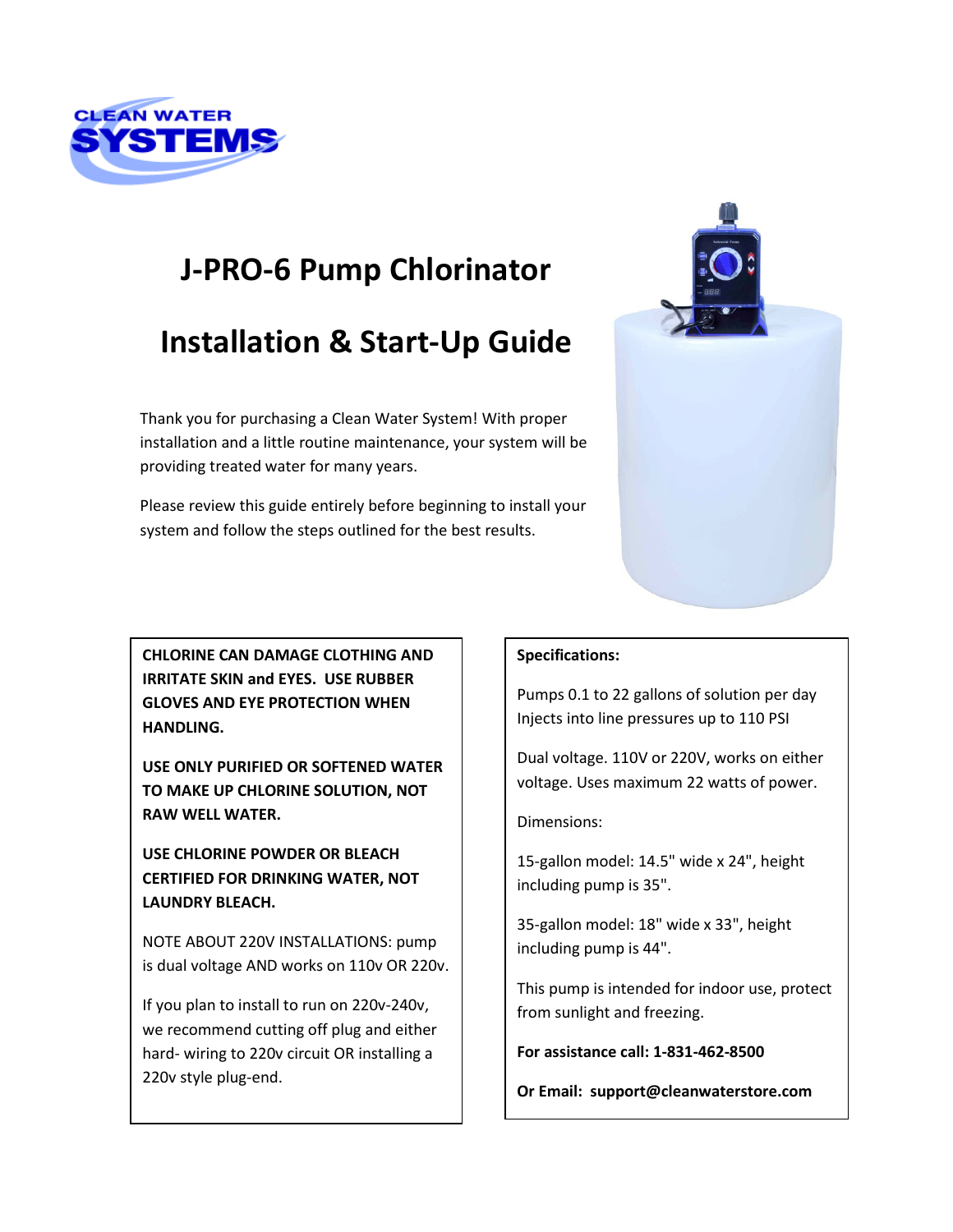## **Table of Contents**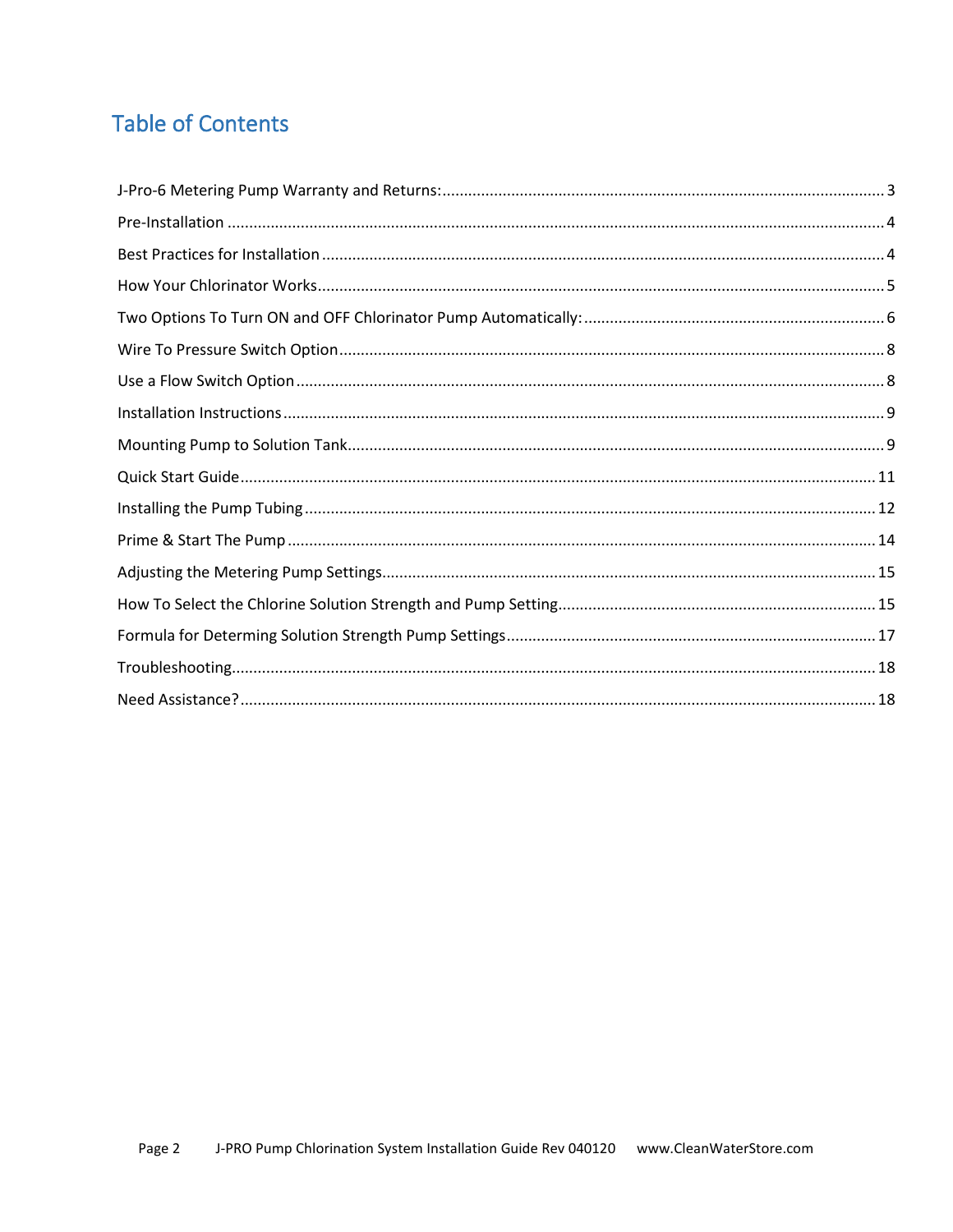### <span id="page-2-0"></span>J-Pro-6 Metering Pump Warranty and Returns:

Your pump comes with a 1 Year Warranty from date of delivery.

**If your pump fails under warranty, please call or email our office to obtain a Returns Good Authorization Number before sending us back the pump for repair or replacement under the warranty. No returns can be accepted without an RGA number.**

#### **The Warranty covers repair and/or replacement of the metering pump but not shipping costs.**

While defects are rare, we do our best to respond to warranty returns fast as we can. Please allow 3 to 5 business days after pump has been returned for your pump to be repaired or a new one supplied under the warranty agreement.

**If the water supply and its continuous chlorination are critical, a backup chlorinator pump should be on hand. Shipping charges are not covered under warranty. A flat fee of \$9.95 each way will be charged for ground shipping (continental US). Any expedited shipping (overnight, 2-day, etc.) is the customer's responsibility.**

#### Conditions Not Covered by the Warranty:

Power surges or outages that cause pump failure are not covered under warranty.

**Surge protection is strongly recommended.** If a pump is returned for warranty replacement and the cause of failure is determined to be from a voltage spike, the pump does not qualify for replacement. This is the leading cause of failure. Pump failure during, or because of, power failure is not covered under warranty.

**This pump is intended for indoor use only.** The pump must never be exposed to freezing temperatures, direct sunlight, or rain. If the cause of failure is determined to be from exposure to any of these environments, the pump does not qualify for replacement and will not be covered under warranty.

#### **For Returns Contact Clean Water Systems & Stores Inc. 2806-A Soquel Ave Santa Cruz, CA 95062831- 462-8500 [support@cleanwaterstore.com](mailto:support@cleanwaterstore.com)**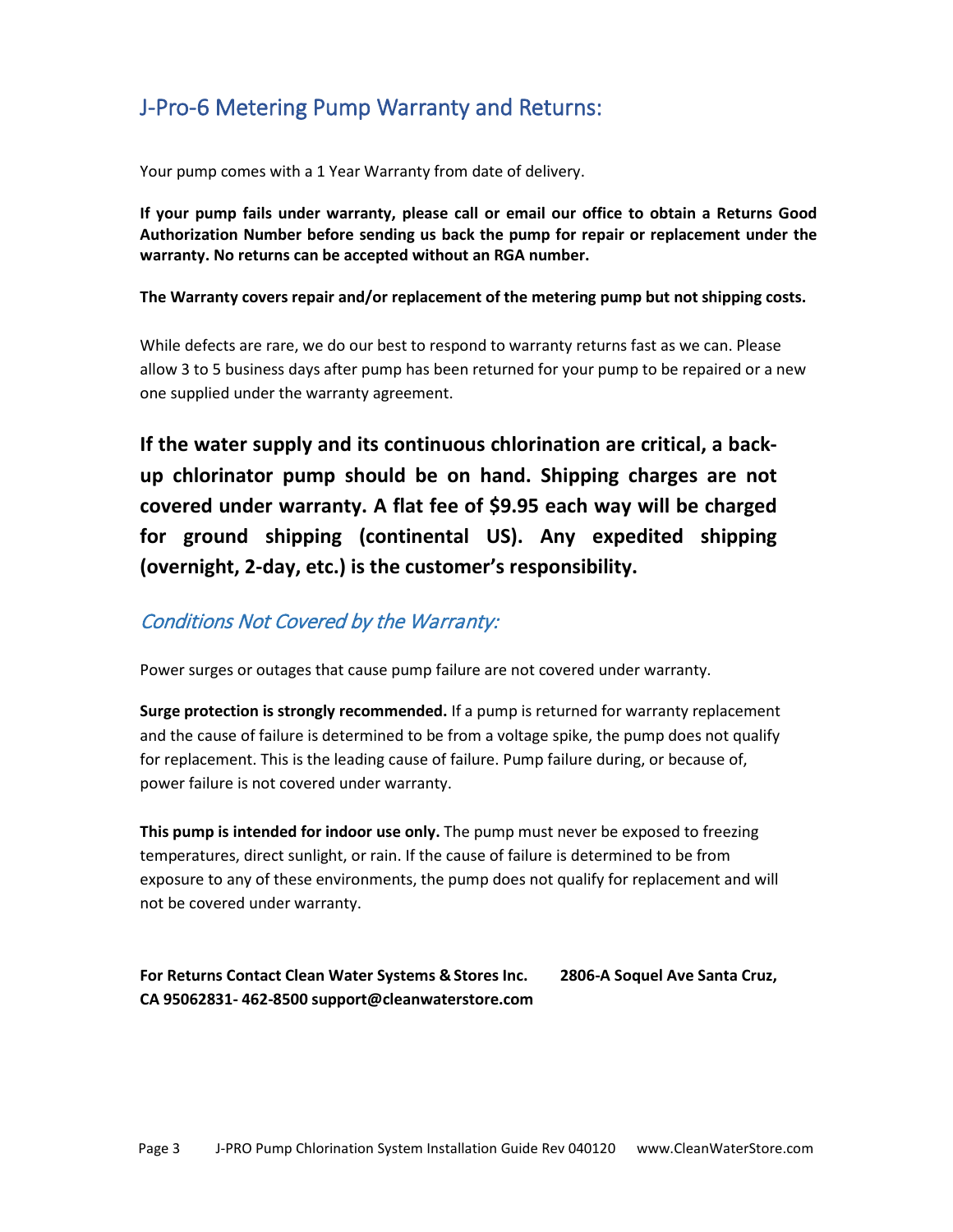#### <span id="page-3-0"></span>Pre-Installation

- 1. Review your packing list and make sure you have received all the parts before beginning installation.
- 2. If you are going to be turning off the water to the house and you have an electric water heater, shut off the power to the water heater before beginning installation in case the water heater is accidentally drained.
- 3. Pick a suitable location for your chlorination system on a dry level spot where it won't be exposed to freezing temperatures. The maximum line pressure is 100 PSI.
- 4. Get all of your plumbing parts together before beginning installation. Installation typically takes 1 to 5 hours.
- 5. After the system is installed and running, your water may temporarily be discolored from the initial chlorinated water, or full of sediment or rust, particularly if you have older or corroded piping.

### <span id="page-3-1"></span>Best Practices for Installation

- 1. See typical installation for well water (see Fig 1).
- 2. Make sure that the J-PRO-6 Pump turns on and off with the well pump, or if you are using a flow switch, plug into the flow switch, so the J-PRO-6 Pump is activated based on water flow.
- 3. Do not cut the cord on the J-PRO-6 Pump for direct wiring to the pressure switch. It is better to install a dedicated wall receptacle that is wired to power on and off with the well pump, unless you are using a flow switch.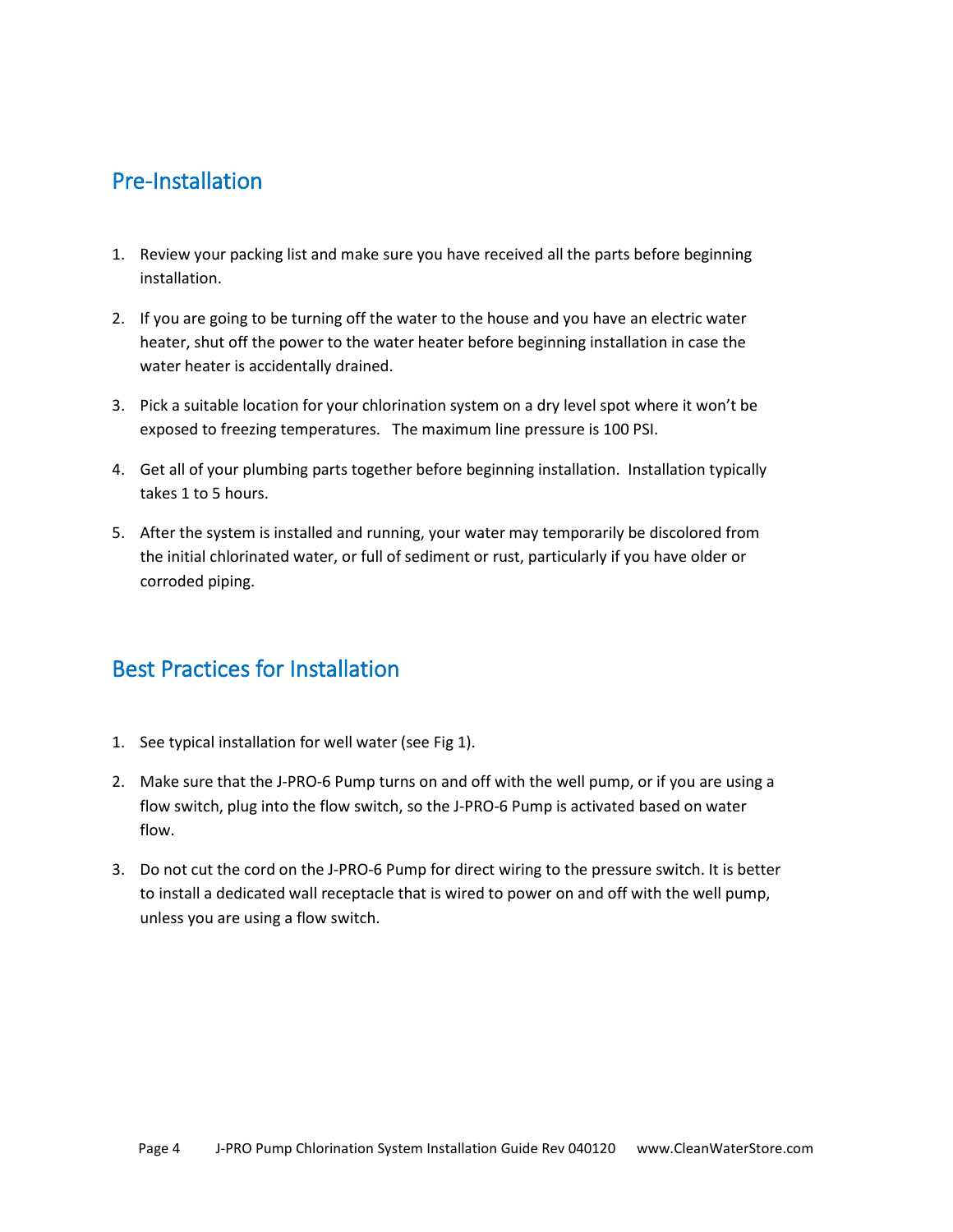#### <span id="page-4-0"></span>How Your Chlorinator Works

See Fig 1. The pressure switch controls the well pump. A dedicated outlet for the J-PRO-6 Pump is installed and wired, so it is energized when the well pump is energized. When the water pressure in the pressure tank drops below the cut-in point on the pressure switch, the well pump and metering pump turn on. As water is pumped through the system, a small amount of chlorine is pumped into the water by the chlorine metering pump.

**Fig 1**: Typical installation with contact tank and carbon backwash or iron filter. NOTE – J-PRO-6 Pump must be wired so it swithes on and off with well pump by wiring to same circuit as well pressure switch. Alternatively, a Flow Switch can be used (Option 2 on the next page). The J-PRO-6 Pump cannot just be plugged into a wall and left to run for 24 hours a day.

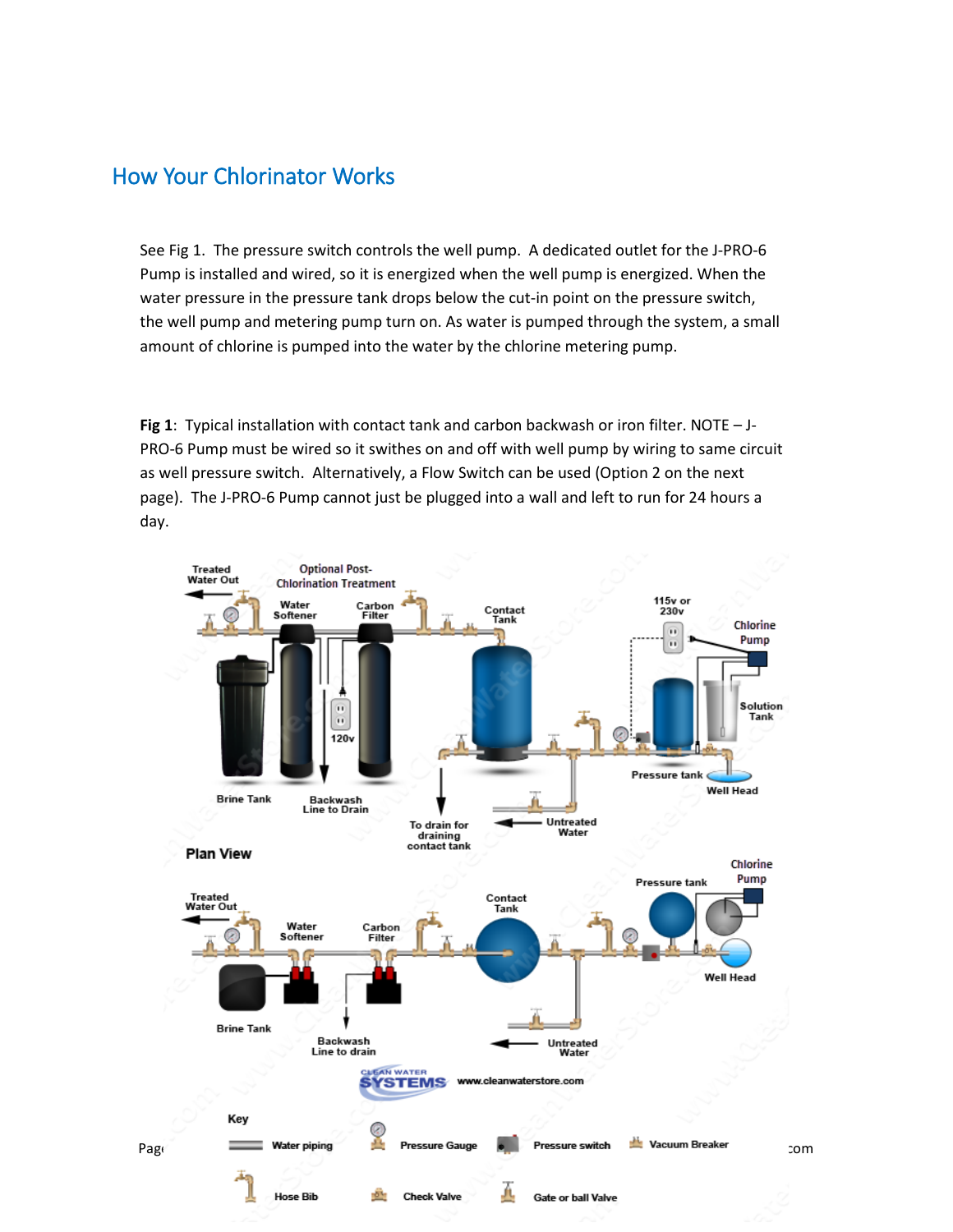

#### <span id="page-5-0"></span>Two Options To Turn ON and OFF Chlorinator Pump Automatically:

**Option 1:** Wire to your well's pressure switch. This is the lowest cost method. Simply install a dedicated wall outlet, that is wired in to the existing pressure switch and powered up whenever the well pump turns on (and off).

**Option 2:** Install a flow switch. This makes it fast and easy. No electrical wiring to do and any plumber, or person faliliar with basic plumbing can install the chlorinator. No electrician required or electrical wiring to do.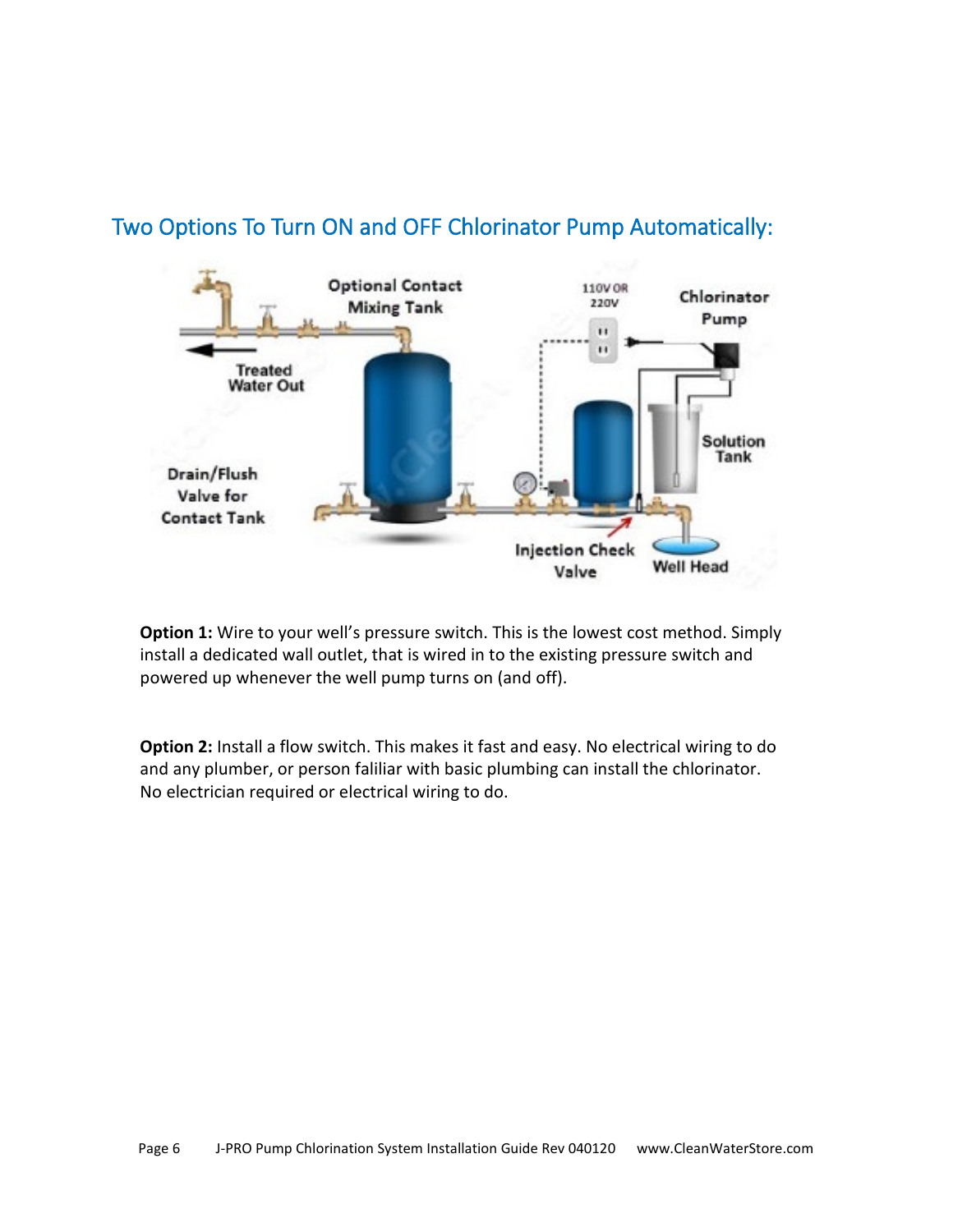Simply install the pre-wired flow switch. Plug the flow switch into a standard 120V wall outlet. Then, plug the chlorinator pump into the electrical outlet on the flow switch. Whenever there is flow, the metering pump will then turn on.



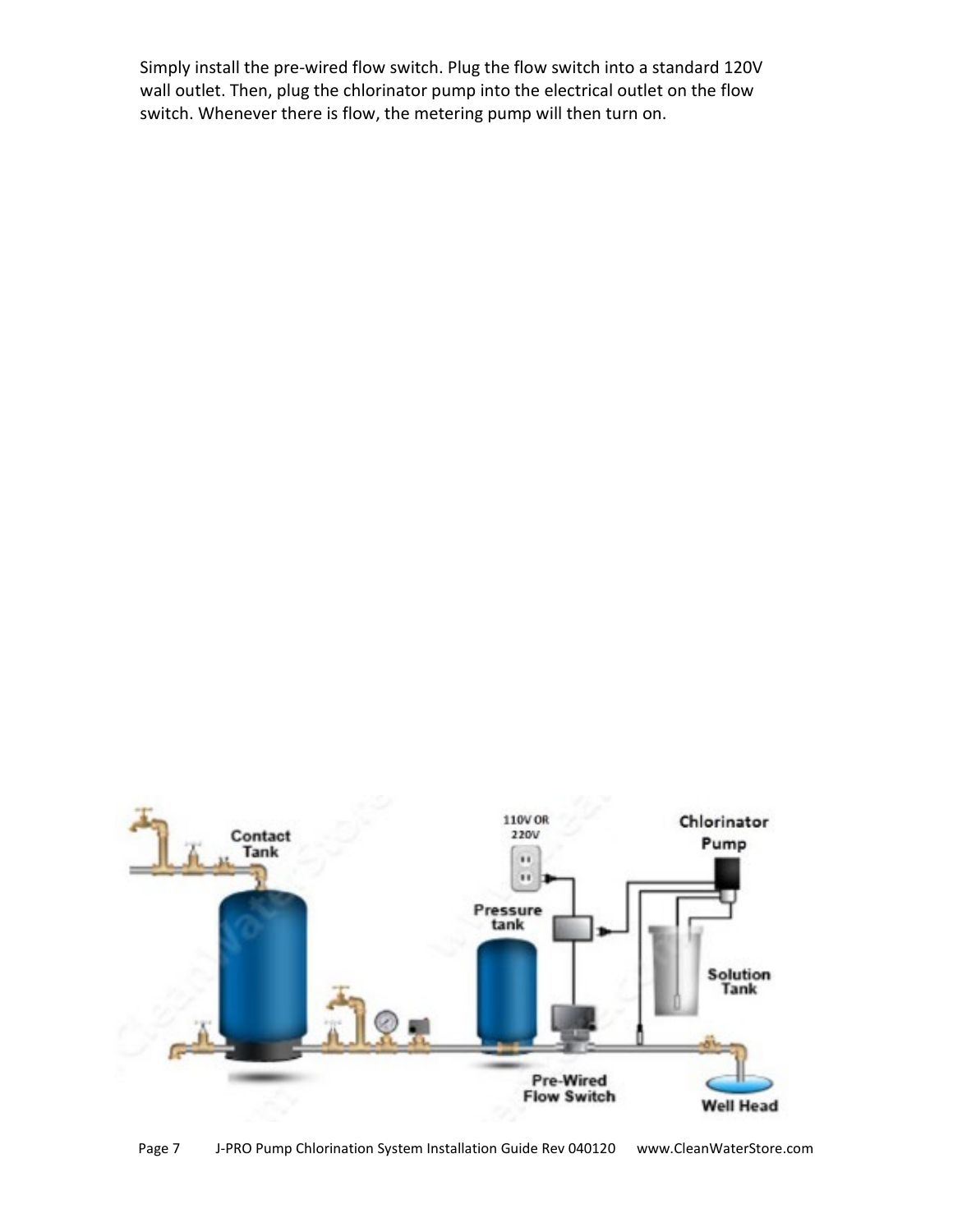#### <span id="page-7-0"></span>Wire To Pressure Switch Option

Install a dedicated wall outlet that is wired in to the pressure switch and powered up whenever the well pump turns on.

The J-Pro-22 is a dual voltage pump. It has a 110 volt- style plug.

A person who is qualified may (without voiding the warranty) cut off the plug and wire it directly to the pressure switch terminals.



Avoid installing a dedicated wall outlet that looks like it is 110, but is actually 220.

You may cut off the 110 style plug and wire a 220-style plug, and then plug that into a dedicated 220- style wall outlet.

**Do not wire to Pump Capacitor Start Wire.**

#### <span id="page-7-1"></span>Use a Flow Switch Option

As an option to turn on and off the peroxide pump, install a flow switch. No electrical wiring to do and any plumber, or person familiar with basic plumbing, can install it.

Simply plumb the pre-wired flow switch into your service pipe. Plug the flow switch into a standard 120V wall outlet. Then, plug the chlorinator pump into the electrical outlet on the flow switch. Whenever there is flow, the metering pump will then turn on.

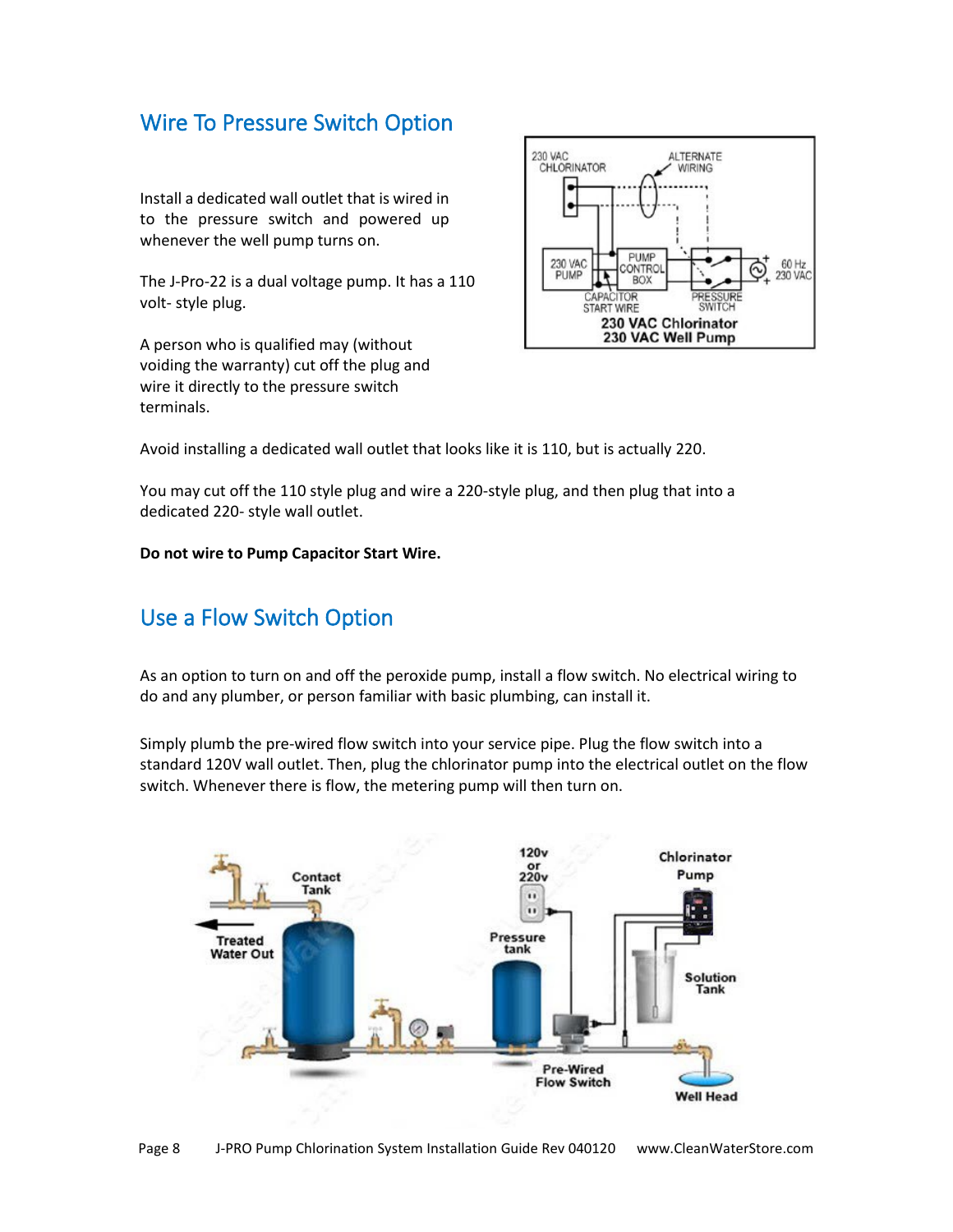### <span id="page-8-0"></span>Installation Instructions

Typically the J-PRO-6 Pump is mounted on the tank but can be mounted on a shelf above the tank as long as the pump is less than 60" from the bottom of the suction tubing.



\*Wire the J-PRO-6 Pump, so it turns on and off each time well pump runs, or by flow switch if a flow switch is being used.

## <span id="page-8-1"></span>Mounting Pump to Solution Tank

1. Position pump for installation.

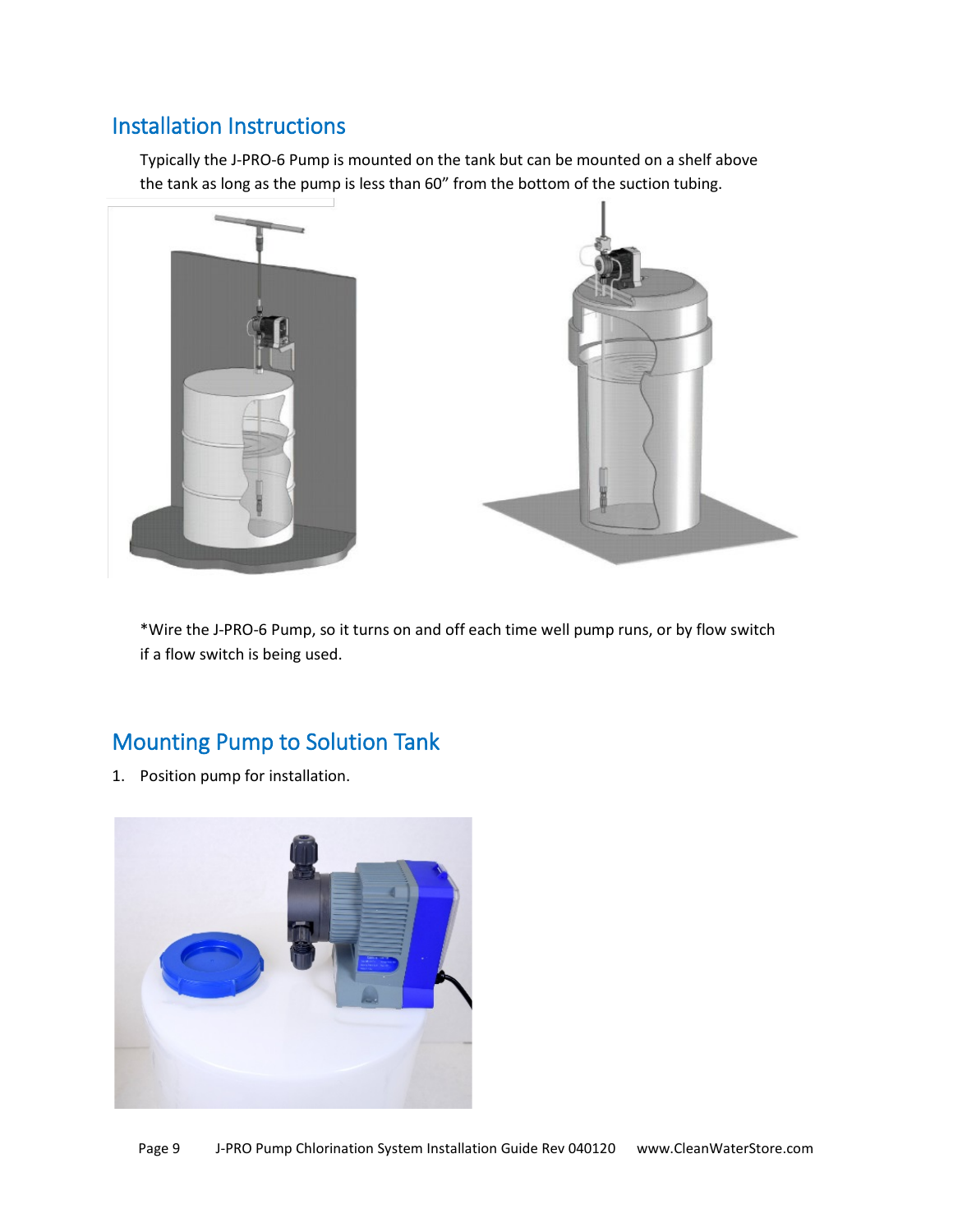2. Mark where the anchor holes will connect the pump to the tank. Drill the pilot holes with a drill bit so that the pump can be mounted on the tank with two wood or sheet metal screws. We recommend screwing them in *after* the pump has been primed and the tubing has been hooked up for easiest installation.



3. Mark the hole for the suction tube and the degassing prime valve and drill with a 3/8" drill.

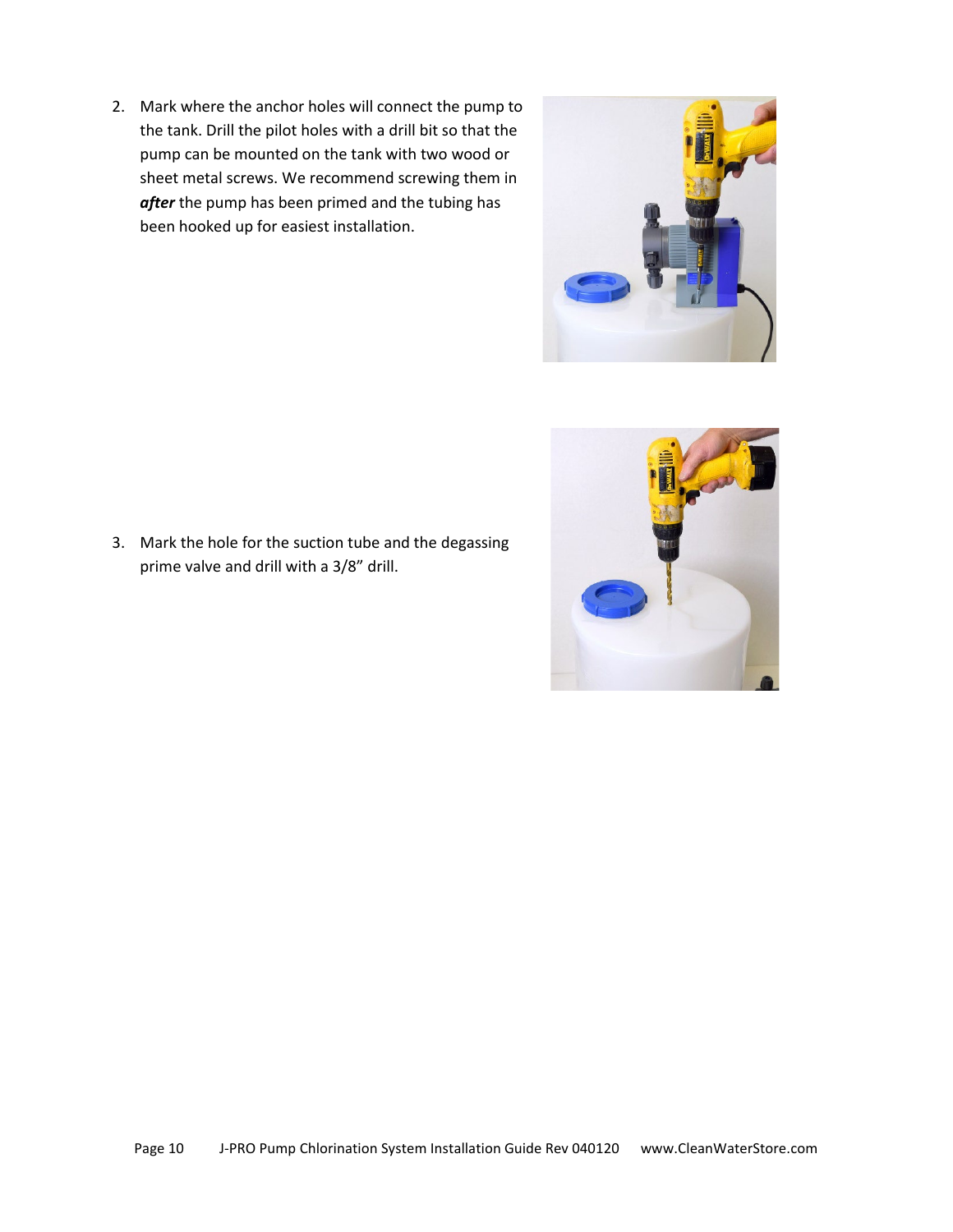### <span id="page-10-0"></span>Quick Start Guide

- 1. Install metering pump so it turns on and when the the well pump runs.
- 2. Fill suction tubing with plain water.
- 3. Adjust the Stroke Knob to 100%.
- 4. Put 2 gallons of clean water in the solution tank (no chlorine yet)
- 5. Turn on the pump and allow the pump to prime and start pumping.
- 6. Adjust Speed setting to the desired speed (typically  $20 60$ %) using the up or down arrow speed setting.
- **7. Allow pump to run for at least one minute, which saves the Speed setting to memory.**
- 8. Adjust the Stroke knob to the desired setting (typically 50% to 90%)
- 9. READ ON FOR MORE DETAILED INSTRUCTIONS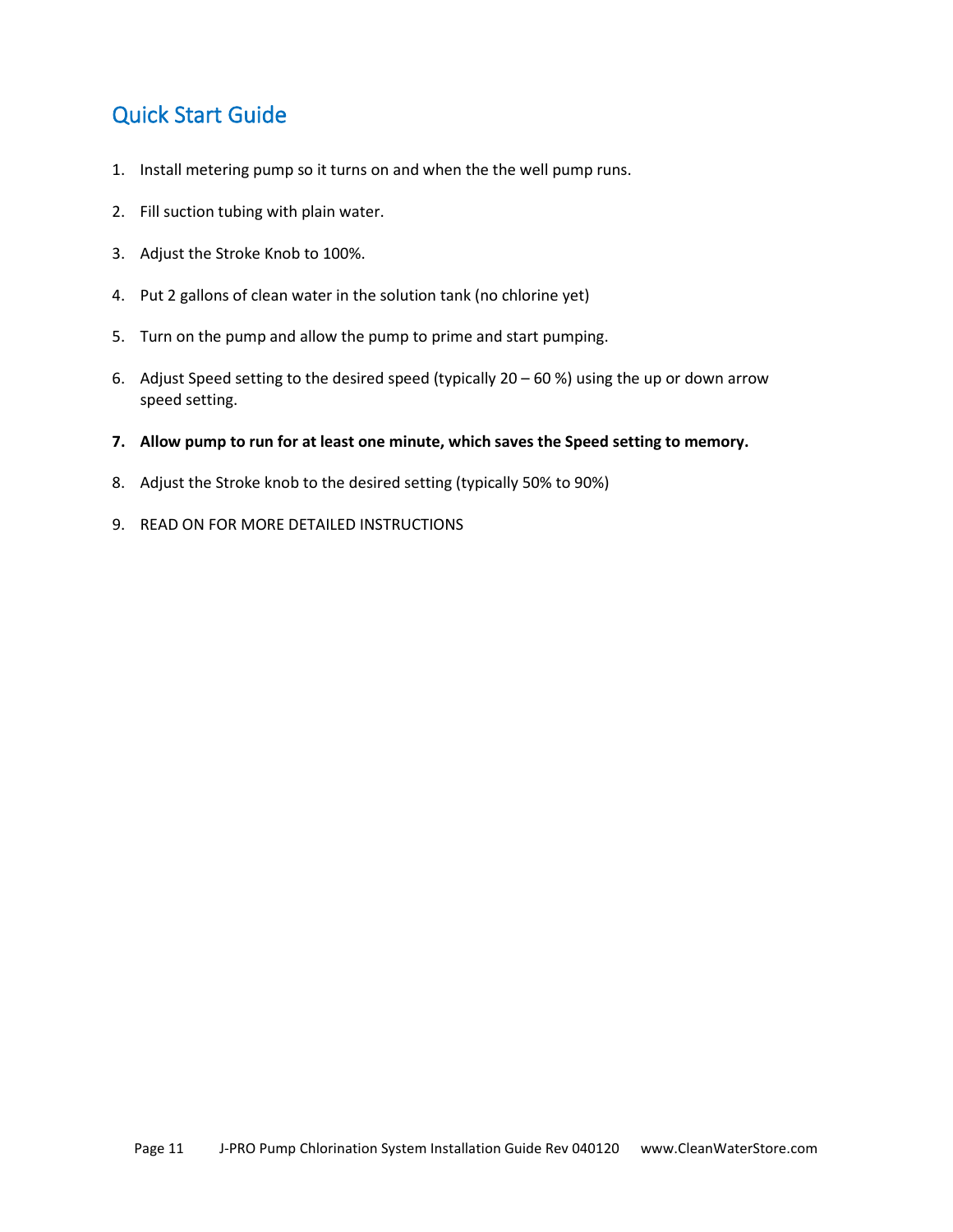### <span id="page-11-0"></span>Installing the Pump Tubing

- 1. Shut off well pump or water supply and de-pressurize pipe.
- 2. Install the injection check valve by installing a pipe tee in your pipe that has a ½" NPT fitting, where you can screw in the injection check valve (included with your J-PRO-6pump).
- 3. Wrap two wraps of Teflon tape on the ½" pipe threads of the injection check valve and apply a light coating of Teflon white pipe paste and install it into pipes. It is ok to trim the end of the injection tube if it does not fit (photo on the right), the end should be centered in the pipe as shown below.
- **Suction INLET from** 4. Install tubing that came with your **Solution Tank** pump and connect the pump to the injection check valve. Use harder or stiffer tubing for connection from discharge to injection check valve. Use softer tubing supplied, for the suction connection inlet from the solution tank.
- 5. Cut the lead tube to the desired length with enough slack to avoid kinks. Hand tightens only. Do not use Teflon tape on the tubing fitting connections.



Discharge OUTLET to injection check valve

**Degassing Prime valve** back to solution tank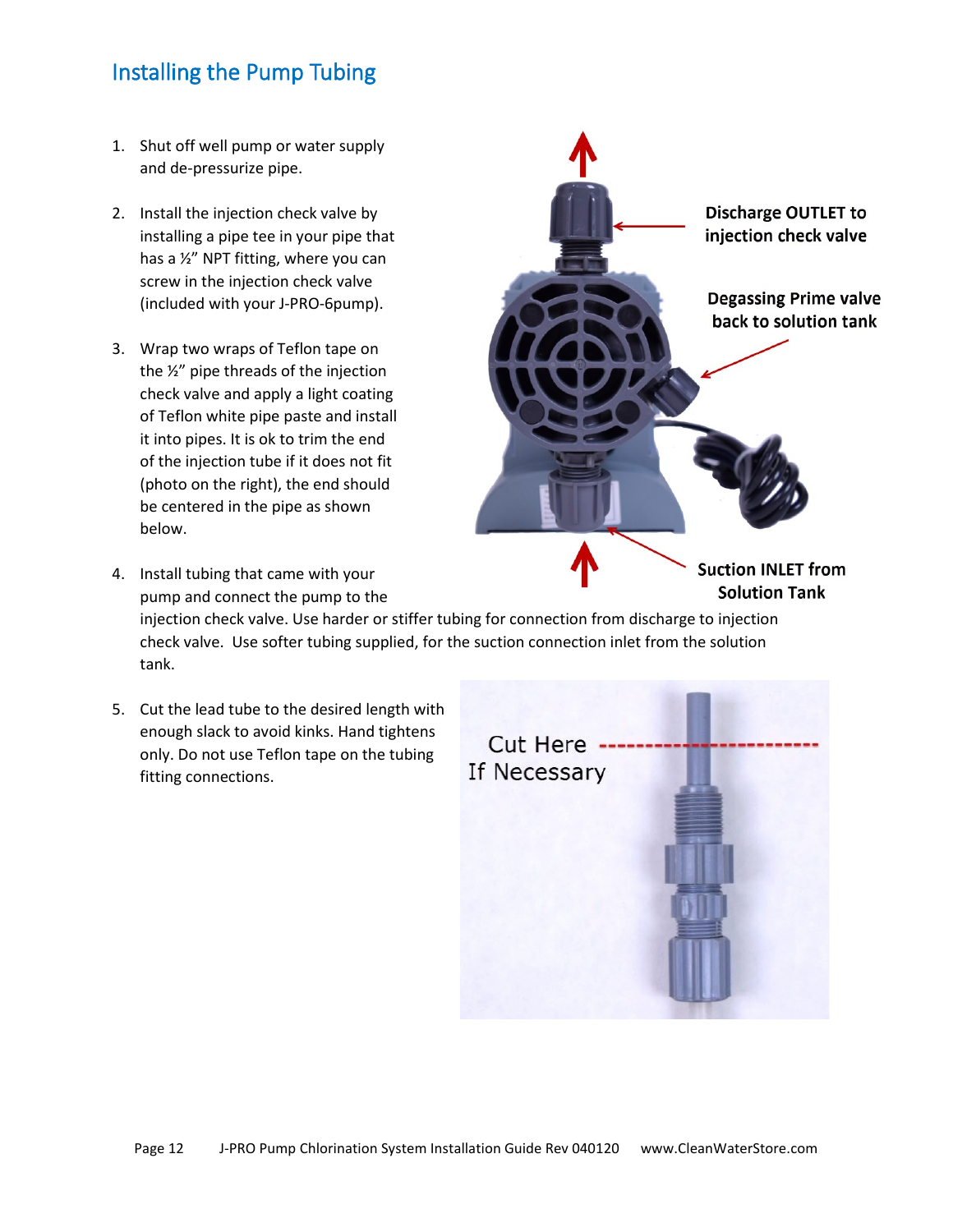

#### **Suction Side (tubing inside solution tank)**



- 1. Measure the lead tube on outside of solution tank to ensure it will be 2-3" from the bottom of the tank. Do not allow weight to sit at the bottom of the tank.
- 2. Run the lead tube to the solution tank. Allow for some slack in the tube to avoid kinks.
- 3. Add the weight, and connect the nut ferrule to the suction side of the pumping head (labeled 'in' on cover of head). Hand tighten only. Do not use Teflon tape.

#### **Degassing Prime Valve (tubing that allows the solution to be pumped back into the tank for fast priming)**

- 1. Connect the 3/4" tubing supplied to the degassing prime valve to the solution by drilling a hole as shown.
- 2. Insert and trim the tubing so it inserts into the solution tank a few inches but does not touch the solution.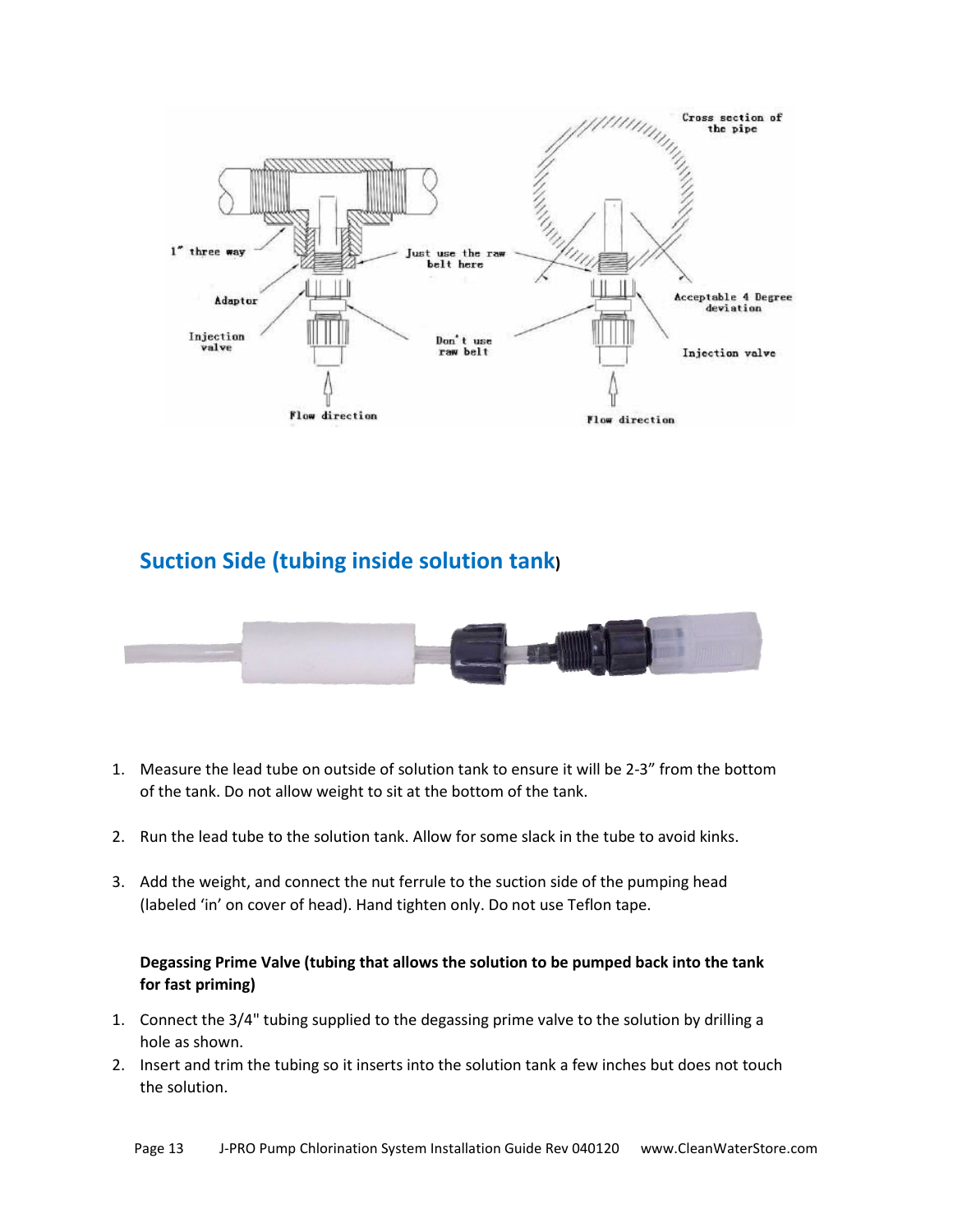### <span id="page-13-0"></span>Prime & Start The Pump

1. Fill solution tank with 2 gallons of clean water (don't add chlorine bleach yet). ill suction tubing with water, by submersing the suction end in the water and rapidly jerking the suction tubing up and down.

Within a few moments, the suction tubing will be full of water. Keeping the open end at a lower elevation will prime it faster. The suction tubing can also be submerged or filled with water manually. This makes it faster to prime. (Picture on right)



- 2. Connect the suction tubing and discharge tubing to your injection check valve.
- 3. Connect the degassing prime valve tubing and route to the solution tank, above the water line.
- 4. Open up the degassing prime valve two turns counter-clock-wise to open it up. This will allow the solution to be pumped back into the tank for fast priming.
- 5. Turn on the pump and adjust the Stroke Knob to 100% and Speed control to 100%.
- 6. You will quickly see water being pumped out the discharge tube.
- 7. Close the degassing prime valve one turn, to allow some chlorine to drip back into tank and gasses to vent back to tank if needed.
- 8. Your pump is now ready for use!
- 9. Add 1 gallon of chlorine to 3 gallons of water, or follow your own solution strength and speed settings by consulting the formula below.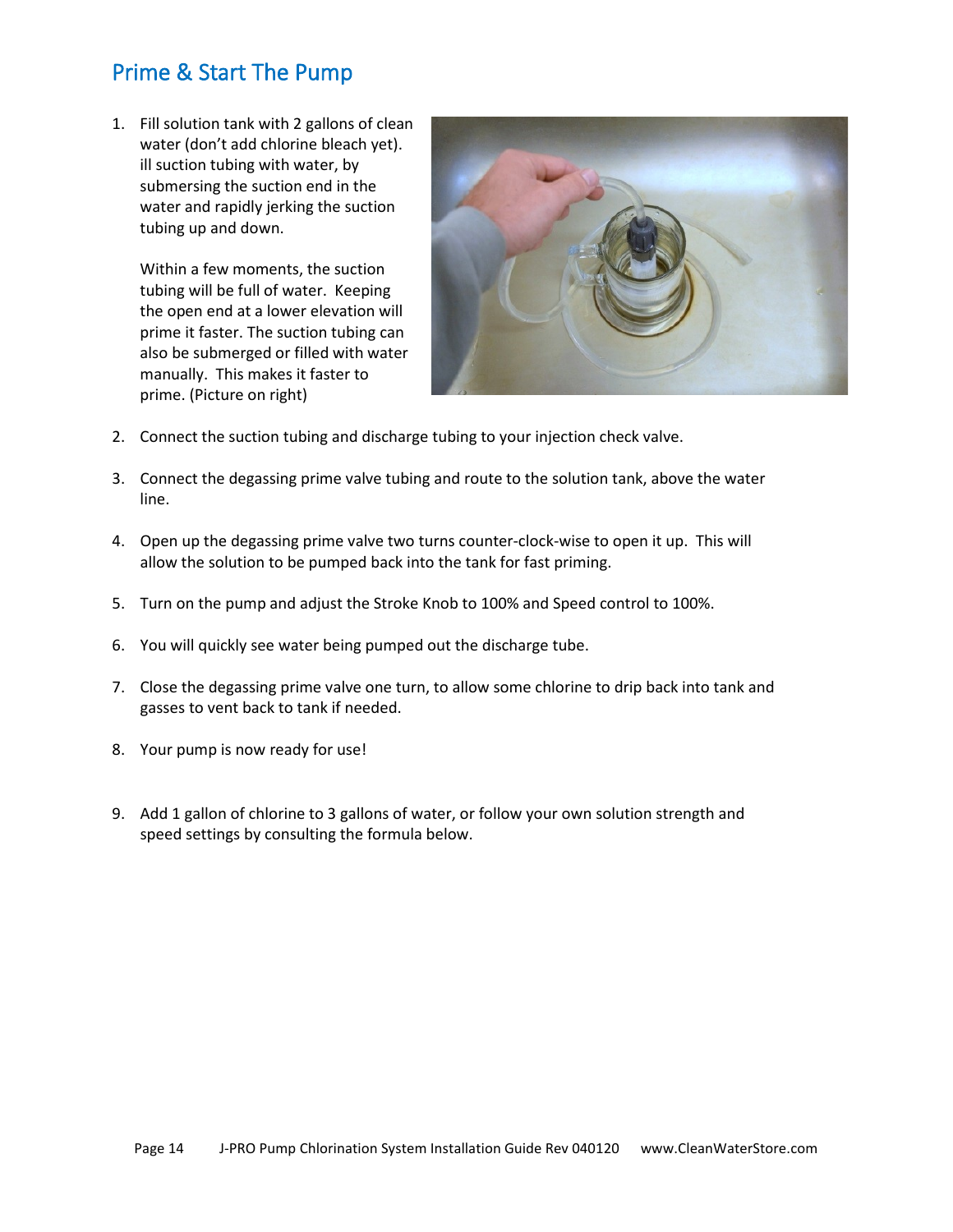### <span id="page-14-0"></span>Adjusting the Metering Pump Settings



### <span id="page-14-1"></span>How To Select the Chlorine Solution Strength and Pump Setting

**The goal of a properly functioning chlorine injection system is to have a free chlorine residual of 0.2 to 1.0 ppm after sufficient contact time before any carbon filter system. Or, if no carbon filter or other de-chlorination is installed, to have a free chlorine residual of 0.2 to 1.0 ppm at the end of the distribution system or furthest point in the plumbing.**

You can accomplish this by adjusting the chlorine bleach solution strength and setting the J-PRO-6Stroke Knob or adjusting the speed setting until you achieve the desired residual.

In determining your metering pump's settings and solution strength, keep in mind that it's best to make up fresh solution once every 1 to 3 months. The chlorine solution loses strength as it ages, and is sensitive to heat and light. Generally, keep the solution tank out of the sun and use fresh solutions regularly for the best results.

#### **Step One: Determine flow rate of the water stream you are injecting into, in Gallons Per Minute (GPM)**

1. Open any hose bib or faucet until the pump turns on.

2. Close hose bib or faucet and let the pump fill up the pressure tank until it turns off.

3. Using a one or five-gallon bucket, open faucet, collect and measure all water discharged until the pump turns on.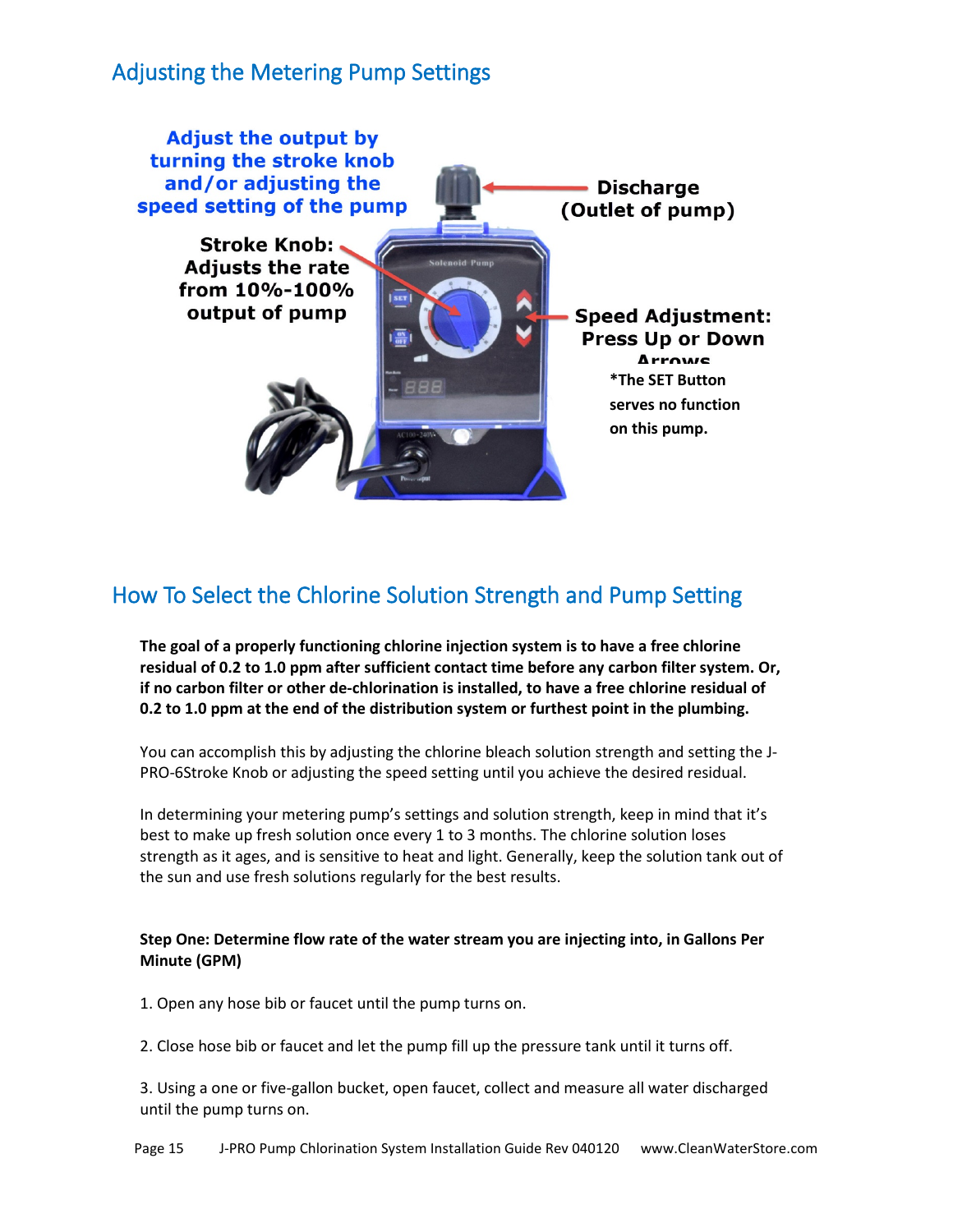- 4. When the pump turns on, immediately close the faucet and start the timing pump cycle.
- 5. When the pump turns off, record pump cycle time to refill the pressure tank in seconds.
- 6. Divide the number of gallons collected in Step 3 by the number of seconds in Step 5.

7. Multiply the answer from Step 6 by 60.

8. The answer in Step 7 is the average pumping capacity of the pump in gallons per minute (GPM).

#### **Step Two: How Much Chlorine Should Be Injected? Determine the parts per million of chlorine you are trying to achieve in parts per million (PPM).**

Chlorine is measured in parts per million ('ppm'), which is the same as saying milligrams per liter ('mg/L'). The amount of chlorine depends on the "chlorine demand" of the water. Chlorine demand is the amount of various contaminants in the water that combine with the chlorine after the chlorine has been injected, and sufficient contact time has occurred. After the chlorine has combined with the various substances such as bacteria, iron, manganese, and odor, some level of uncombined or "free" chlorine will exist. The goal is to have some small amount of free-chlorine, usually around 0.2 to 0.4 ppm of free-chlorine, up to a maximum of 1.0 ppm of free chlorine.

For bacteria, you want to inject  $1 - 2$  ppm of chlorine with approximately 10 minutes of contact time. If the water is colder than 50F (10C) and/or the pH is higher than 7.5, you may need longer contact time or a higher residual.

For each part per million of iron or manganese, generally, you want to inject one ppm of chlorine. For each 1.0 ppm of hydrogen sulfide gas (which causes the rotten egg smell in water), you want to inject 2 to 3 ppm of chlorine. So say you have bacteria and 2.0 ppm of iron. For our example here, we will assume you want to inject 3 ppm of chlorine.

#### **Step Three: Determine what solution strength of bleach to use**

Household bleach is approximately 5% chlorine; pool chlorine is 10 to 12%. 5% is the same as saying 50,000 parts per million (PPM), and 10% is the same as saying 100,000 PPM.

Regarding the solution strength: If you dilute the bleach by using 3 gallons of pure water to 1 gallon of household bleach, you end up with a solution strength of approximately 1.25% or 12,500 ppm. In other words, household bleach has a solution strength of 50,000 ppm, and if you dilute it with 3 gallon of water, you end up with solution strength of 12,500 ppm, which is a good solution strength to use for most home well water applications with water flow rates of 5 to 20 gallons per minute.

Regarding setting the output of the metering pump: You can vary the applied dosage of chlorine by adjusting the chlorine bleach solution strength and setting the J-PRO-6 Pump Feed Rate Stroke Dial until you achieve the desired residual.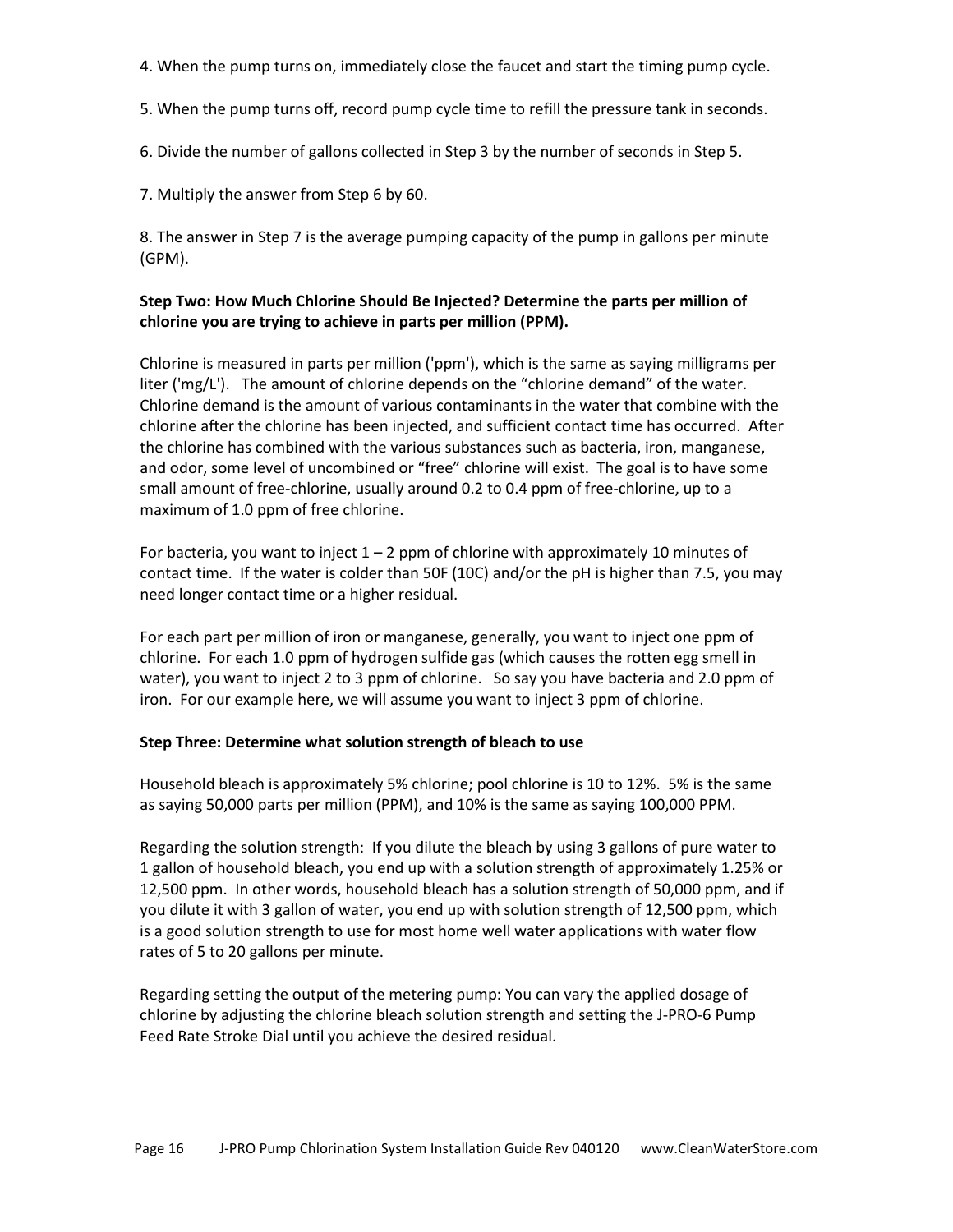### <span id="page-16-0"></span>Formula for Determing Solution Strength Pump Settings

The formula is simple; you only have to:

Multiply the Well Pump Flow Rate (in gallons per minute) times the Applied Chlorine Dosage in Parts Per Million Desired times 1440. Then divide by the Solution Strength in PPM that is being used.

**Example:** Assume that you have a well pump that has a flow rate of 12 gallons per minute (12 GPM) and that you want to inject 3.0 ppm of chlorine into the water. You have decided to use a solution strength of 12,500 ppm or 1 gallon of 5% bleach to 3 gallons of purified or at least softened water. There are 1440 minutes in 24 hour period, and the formula will tell you how many gallons of chlorine you will use for every 24 hours the well pump runs.

The formula is: 12 GPM x 3.0 PPM x 1440 and then divided by 12,500 = 4.14 Gallons Per Day

This means that you need a metering pump that has an output of 4 gallons per day.

The maximum output of your J-PRO-6metering pump is 6.0 gallons per day, but it can be easily adjusted to put out 4.0 gallons per day. This means if the J-PRO-6 Pump were to run for 24 hours, it would pump a total of 4.0 gallons.

We can divide 4 by 7 to get: .57 or same as 57%

To adjust the pump to 57% output, you can set the stroke at 100% and the speed at 57%. Or you could set the stroke at 80% and the speed at 70% which is 56% and for practical purposes the same as 57%.

Your well pump might run for 1 hour a day, so at this rate, you would use 4.0 gallons of your chlorine bleach solution every 24 hours the pump runs. It is better to add more solution every one to two months as the solution can lose its potency over time.

# **Whatever your initial setting, be sure to test for total and free-chlorine and then adjust the pump or the solution strength to achieve your desired free-chlorine residual in your piping.**